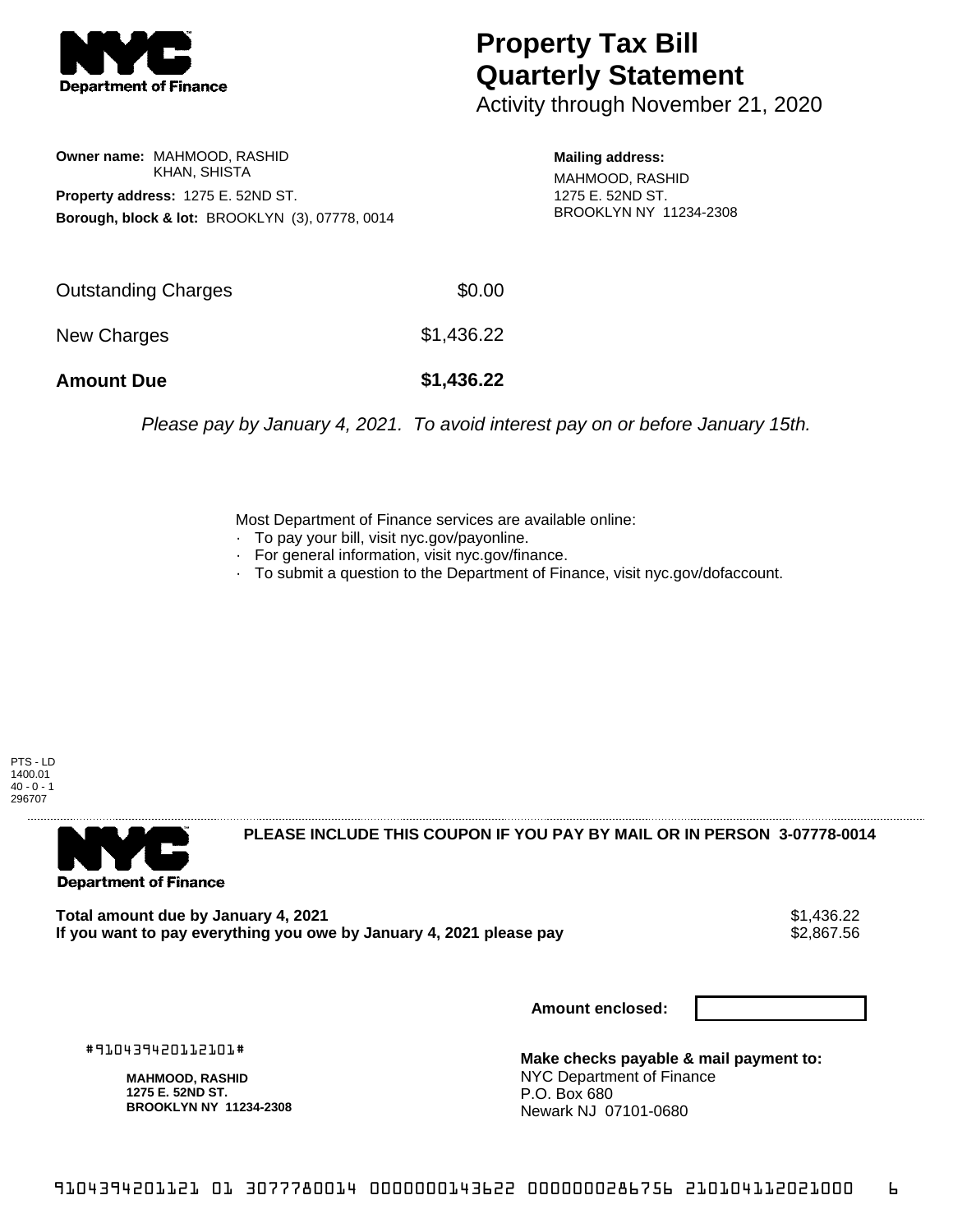

| <b>Billing Summary</b>                                                     | <b>Activity Date Due Date</b> | Amount        |
|----------------------------------------------------------------------------|-------------------------------|---------------|
| Outstanding charges including interest and payments                        |                               | \$0.00        |
| Finance-Property Tax                                                       | 01/01/2021                    | \$1,453.84    |
| <b>Adopted Tax Rate</b>                                                    |                               | $$-17.62$     |
| <b>Total amount due</b>                                                    |                               | \$1,436.22    |
| <b>Tax Year Charges Remaining</b><br><b>Activity Date</b>                  | <b>Due Date</b>               | <b>Amount</b> |
| <b>Finance-Property Tax</b>                                                | 04/01/2021                    | \$1,453.84    |
| <b>Adopted Tax Rate</b>                                                    |                               | $$-17.62$     |
| Total tax year charges remaining                                           |                               | \$1,436.22    |
| If you want to pay everything you owe by January 4, 2021 please pay        |                               | \$2,867.56    |
| If you pay everything you owe by January 4, 2021, you would save:          |                               | \$4.88        |
| How We Calculated Your Property Tax For July 1, 2020 Through June 30, 2021 |                               |               |
|                                                                            | Overall                       |               |
| Tax class 1 - Small Home, Less Than 4 Families                             | <b>Tax Rate</b>               |               |
| Original tax rate billed                                                   | 21.1670%                      |               |
| New Tax rate                                                               | 21.0450%                      |               |
| <b>Estimated Market Value \$632,000</b>                                    |                               |               |
|                                                                            |                               | <b>Taxes</b>  |
| <b>Billable Assessed Value</b>                                             | \$28,872                      |               |
| <b>Taxable Value</b>                                                       | \$28,872 x 21.0450%           |               |
| <b>Tax Before Abatements and STAR</b>                                      | \$6,076.12                    | \$6,076.12    |
| Basic Star - School Tax Relief                                             | $$-1,410.00$                  | $$-296.00**$  |
| Annual property tax                                                        |                               | \$5,780.12    |
| Original property tax billed in June 2020                                  |                               | \$5,815.36    |
| <b>Change In Property Tax Bill Based On New Tax Rate</b>                   |                               | $$-35.24$     |

Please call 311 to speak to a representative to make a property tax payment by telephone.

## **Home banking payment instructions:**

- 1. **Log** into your bank or online bill pay website.
- 2. **Add** the new payee: NYC DOF Property Tax. Enter your account number, which is your boro, block and lot, as it appears here: 3-07778-0014 . You may also need to enter the address for the Department of Finance. The address is P.O. Box 680, Newark NJ 07101-0680.
- 3. **Schedule** your online payment using your checking or savings account.

## **Did Your Mailing Address Change?**

If so, please visit us at **nyc.gov/changemailingaddress** or call **311.**

When you provide a check as payment, you authorize us either to use information from your check to make a one-time electronic fund transfer from your account or to process the payment as a check transaction.